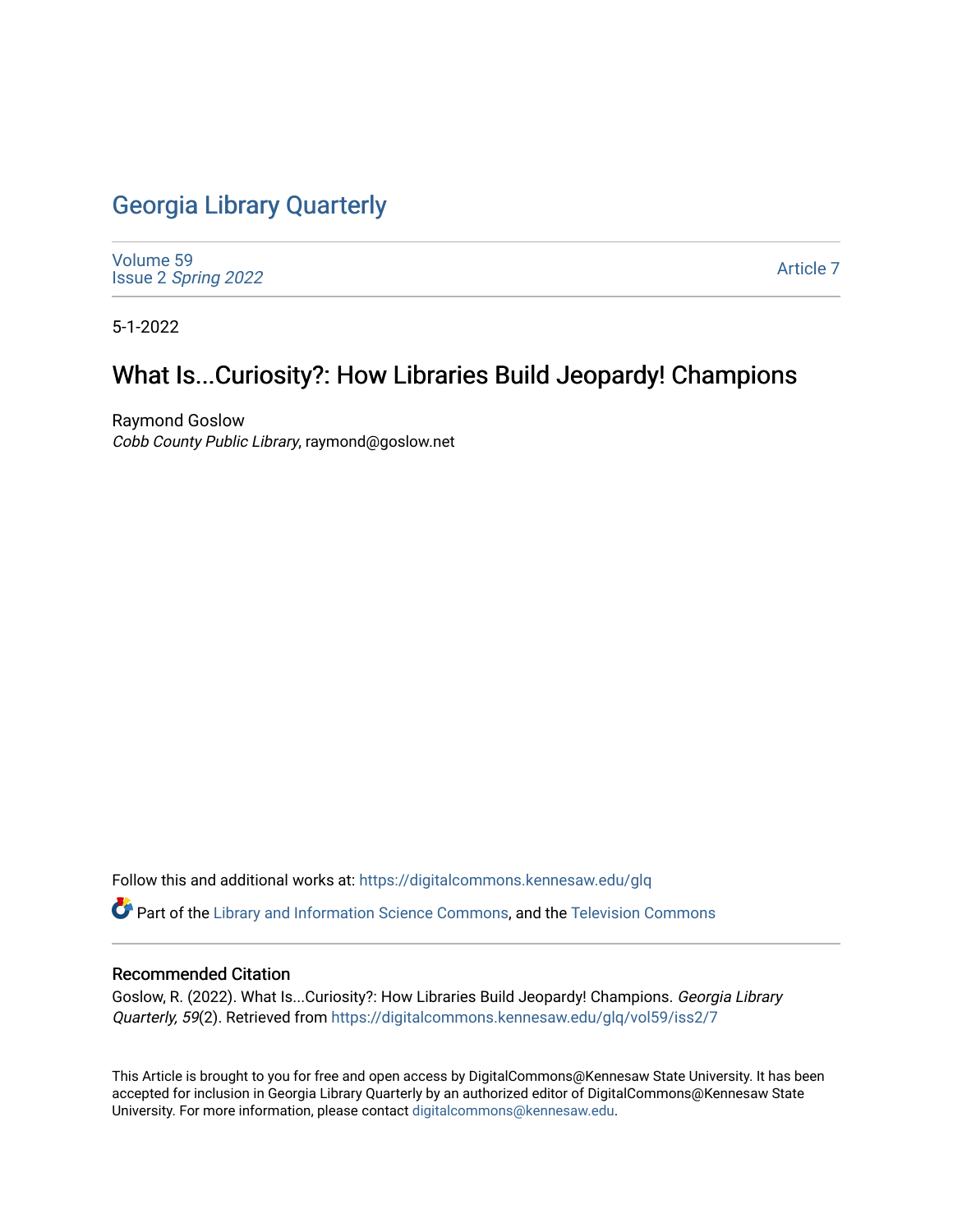# **FEATURED ARTICLE**

## **What Is… Curiosity? How Libraries Build** *Jeopardy!* **Champions**

### **By Raymond Goslow**

When I found out in October 2021 that I was going to represent Kennesaw State University in the *Jeopardy!* National College Championship, I knew that I had big shoes to fill - after all, librarians had been on a bit of a *Jeopardy!* hot streak in the previous couple years. Emma Boettcher, a user experience librarian at the University of Chicago, took down James Holzhauer in 2019 just one game before he would have likely surpassed Ken Jennings's alltime regular-season winnings records (Jacobs, 2019). Soon after, Veronica Vichit-Vadakan, a reference librarian at Portland Community College, won four games in 2020 before being invited back for 2021's Tournament of

Champions, where she entered as an underdog but made it all the way to the finals (Proctor, 2021). Little did anyone know that Amy Schneider's winning streak, still under wraps to the general public at that time, would eventually be snapped at 40 games by Rhone Talsma, a multimedia librarian at Chicago Ridge Public Library (Zalusky, 2022).

As it turned out, of course, my performance in the tournament would be one to make yesteryear's librarians of *Jeopardy!* Proud—I won my quarterfinal and semifinal games in dominating runaway victories, then made a strong comeback in the finals after falling



*Raymond Goslow (right) with* Jeopardy! *host Mayim Bialik. Image Courtesy of* Jeopardy! *Productions, Inc.*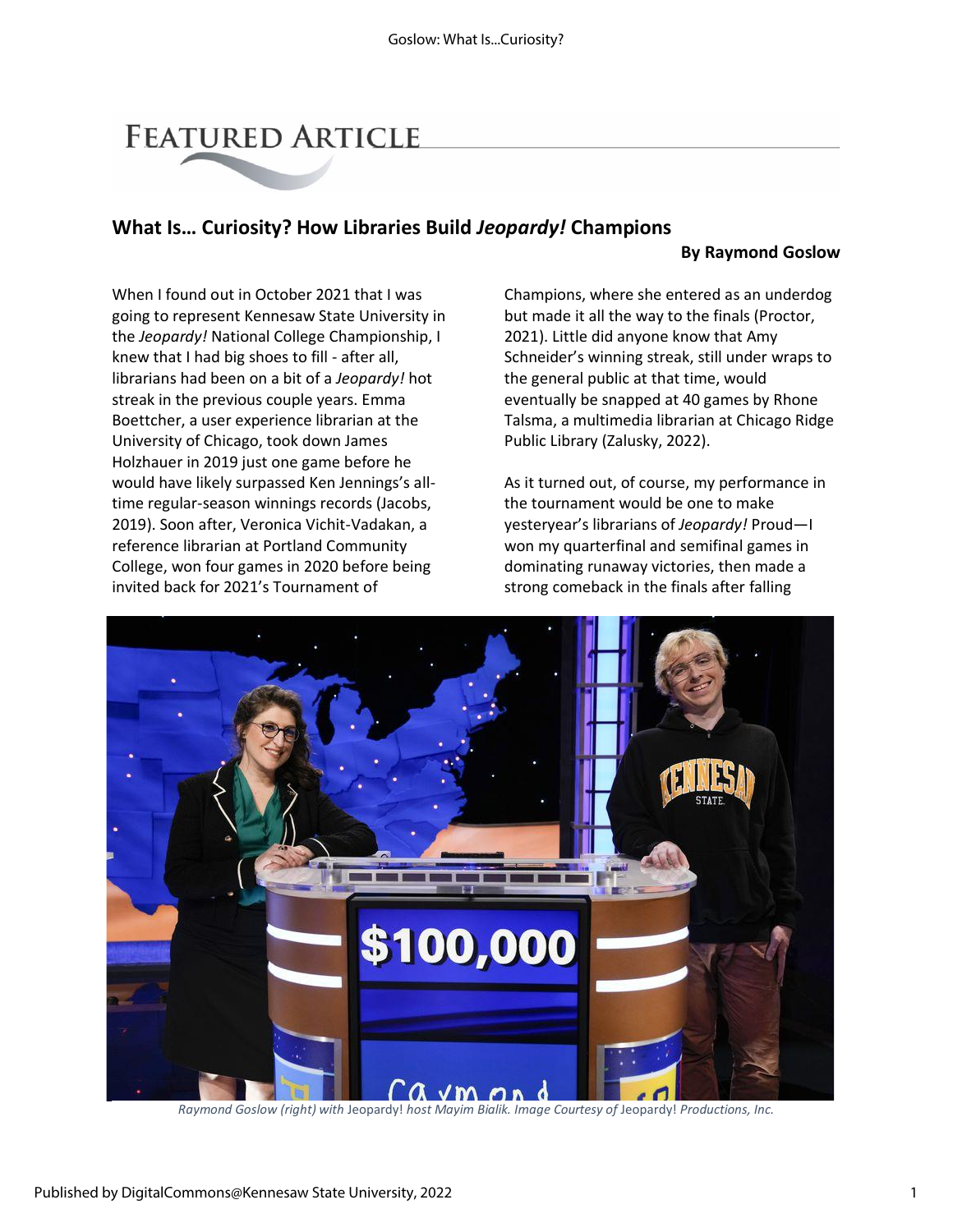behind early to finish in a close second place and walk away with \$100,000. But even though I lived up to the expectations set by librarians who had previously appeared on the show, the expectations themselves deserve a closer look. What exactly are the skills needed to succeed on *Jeopardy!*, and does librarianship actually have anything to do with them?

The core competencies of a *Jeopardy!* champion were pithily summarized by Jaskaran Singh, winner of the *Jeopardy!* National College Championship, as "buzz fast and know things" (*Jeopardy!,* 2022). Anyone with even a passing familiarity with the show's format would agree with his assessment—a successful contestant needs a strong knowledge base to be able to attempt to buzz in as much as possible and a lightning-quick trigger finger to beat other, equally knowledgeable contestants to the punch. In fact, for many years, fans of the show assumed that buzzer speed was the most important ingredient; the general assumption was that most of the time all three contestants knew the correct response, and it was only split-second differences in reaction time that were determining who got the chance to give it.

In January 2022, however, *Jeopardy!* began publishing daily box scores for each game, which revealed for the first time how often contestants were actually attempting to buzz in. This data proved once and for all that the game is not just a reflex contest with a thin outer coat of trivia. For the 20 games aired during the month of February 2022, the average contestant attempted to buzz in only 58% of the time (*Jeopardy*, n.d.); given that far more than 58% of clues each night have at least one contestant attempt to respond, this means that real and substantive differences in knowledge play a large role in determining the victor in a game of *Jeopardy!*.

That is good news for any librarians with aspirations to become *Jeopardy!* champions! I cannot say my career in libraries has done much to give me razor-sharp reflexes, but it certainly

has exposed me to a wide variety of information I never would have encountered on my own. That exposure, I think, is the key to what makes the library a crucible for *Jeopardy!* contestants. Just as a worker in a candy shop cannot help but go home carrying a sugary aroma, information will inevitably rub off on a librarian every single day. *Jeopardy!*'s recent librarian champions confirm that dealing with a wide variety of information in the course of their daily work prepared them for *Jeopardy!*. Veronica Vichit-Vadakan explained her work as a reference librarian in an academic library by saying, "You never know what random question people will ask you…[s]tudents are struggling across all different disciplines to find the information they need, and it can be really helpful as a librarian to have a lot of facts at hand to help them out" (Proctor, 2021); Rhone Talsma put it even more succinctly: "[W]orking at a reference desk, you're always on *Jeopardy!*" (Zalusky, 2022).

My own experience in the library dovetails with theirs. I spent my first two years as a public library staff member working part-time in the children's department, where one of my many duties was to help kids and their parents with reference questions. My favorite questions were never those that I could answer off the top of my head; instead, I got the most fulfillment when I had to teach myself something new to even know what to look for. I certainly had no pre-existing knowledge about careers in dentistry when I was hired, but I got a crash course in DDSes, DMDs, and everything in between when a young man asked me for help finding such information for a school project. Working in the library pushes a person out of their comfort zone in just the right ways to sharpen them up for *Jeopardy!*.

That well-roundedness that library work cultivates pays dividends on the *Jeopardy!* stage. Even the most knowledgeable specialist in any given field would likely fall flat if they faced a board full of categories unrelated to their area of expertise, since *Jeopardy!* is tailor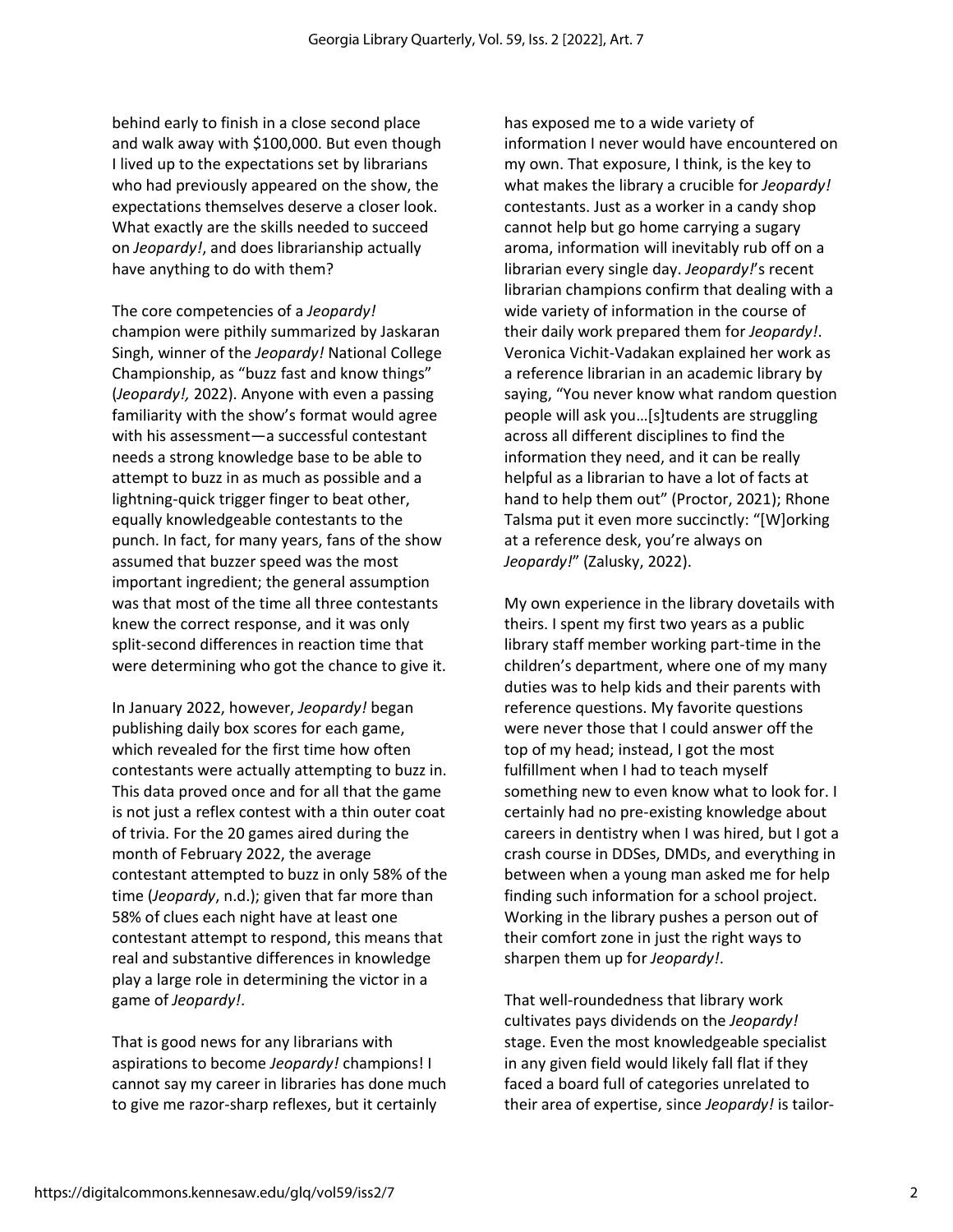made to reward those whose information toolbox is wide-ranging (I have noticed while watching the show that being too familiar with a category can actually be detrimental, as my first ideas for a response tend to draw on more obscure material than a contestant would be expected to know). One of the best ways to find a Daily Double, which can often be the key to making a come-from-behind victory or cementing a runaway lead, is by bouncing between categories among the high-value clues where the Daily Double is more likely to be found. That strategy can only be used effectively, though, by someone who has the broad-based knowledge needed to switch between topics every few seconds and not miss a beat.

The power of library resources to forge *Jeopardy!* champions has even helped superchampions who were not themselves librarians. James Holzhauer has explained that a major part of his preparation for his record-breaking run involved reading children's nonfiction books from the library to absorb the basics of a topic as quickly as possible (Springen, 2019). One of Amy Schneider's many contestant anecdotes while she was on the show involved her parents' rule for her as a child that she could only check out as many library books as she could physically carry home herself (Freeman, 2021)—a restriction that she likely bumped up against many a time, considering the wide range of knowledge she displayed in her 40 victories.

The ties between librarianship and *Jeopardy!* are based on more than just speculation and personal testimony, though—they have actually been examined academically. The previously mentioned *Jeopardy!*-winning librarian Emma

Boettcher used an information science approach to *Jeopardy!* clues as the basis for her master's thesis, finding that metadata aspects of a clue such as the complexity of its syntax or whether it contains visual media play a significant role in determining how difficult it is to answer (Boettcher, 2016). There is so much to a game of *Jeopardy!* to appeal to the information-minded brain that the existence of J-Archive, an entirely fan-constructed online database containing decades of clues, categories, and contestants, should come as no surprise (D'Addario, 2011).

Ultimately, though, no matter how well they might prepare a person to succeed on *Jeopardy!*, the library's resources cannot provide much help with the hardest part of the *Jeopardy!* journey: getting invited to appear on the show at all. The final piece of the puzzle, as cliché as it sounds, is you. I started as a volunteer in the library at the age of 16, but I did not take my first steps towards *Jeopardy!* that day—I had been preparing one way or another for my entire life just by having a passionate curiosity for the world around me. In my experience, the optimism and joy that come along with being perpetually *interested*  eventually come back around to make you *interesting*; specifically, the exact brand of interesting that any casting director would fall over themselves to have on an entertainment show like *Jeopardy!*. And lucky for any librarian reading this, curiosity is an attribute you probably already have in spades—in fact, it might just be the reason you ended up in the library in the first place.

*Raymond Goslow is a library assistant senior at Cobb County Public Library System*